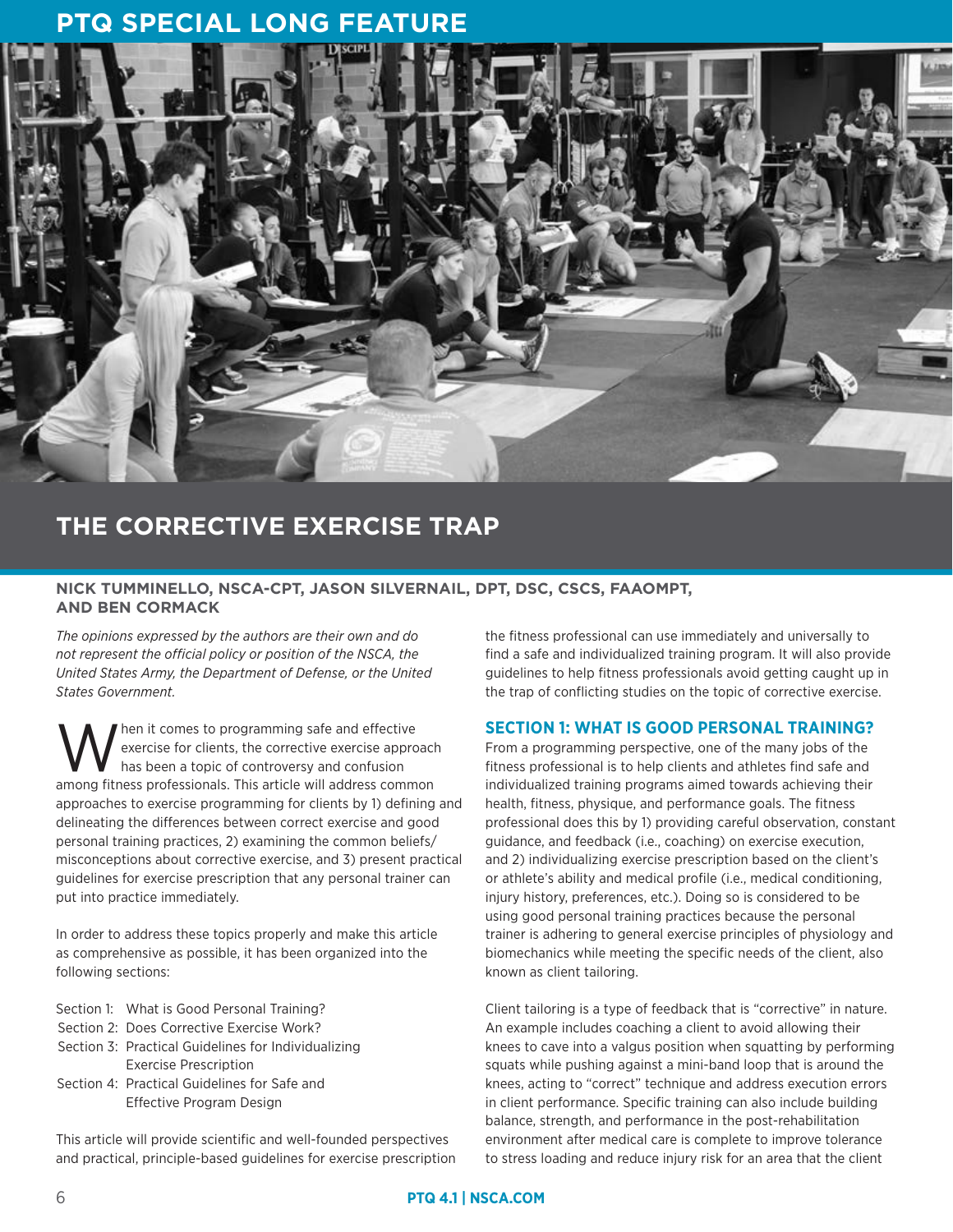has injured in the past. Good personal training practices correct client performance based on a common standard of exercise biomechanics and physiology with tailoring for the client's performance and needs.

Good personal training is universal; that is, the principles behind a good training program should be immediately recognized by other fitness professionals who have the same scientific background. Recognition of these principles is based on the underlying science, not on a particular school of thought. A client on a good personal training program could take that program anywhere in the world, and any fitness professional would immediately recognize it as a good program based on the foundational principles of exercise science.

**CORRECTIVE EXERCISE VERSUS GOOD PERSONAL TRAINING**

What does the term "corrective exercise" mean? Since good personal training practices are by nature already "corrective," what value is there in attempting to market or teach a concept of "corrective exercises?" In other words, since providing constant guidance and feedback (i.e., client tailoring) on exercise execution is "corrective" in nature (e.g., telling a client to avoid allowing their knees to cave in when squatting or having someone perform squats while pushing against a mini-band loop that is around their knees) some may wish to argue that one has to be "corrective" in order to be an effective fitness professional. Therefore, corrective exercise and good personal trainer practices are essentially the same thing. However, this is a self-defeating argument, in that, if good personal practices are by nature already "corrective," there is no need to use the term "corrective exercise" to begin with. To put it another way, it defeats the purpose of using the specialized term of corrective exercise to describe practices that are already inherent to using good personal training practices that are foundational to the fitness professional.

On that same token, although arguing that corrective exercise practices are just good personal training practices may sound good to say, logically it also eliminates the need to give oneself the different professional designation of "corrective exercise specialist." Also, if one wishes to argue that one cannot draw the line between what is good personal training practices and what is corrective exercise practices because it is an impossible gray area, it is important to note that this argument is also logically flawed because it is internally contradictory. In that, one is using the distinct delineation of "corrective exercise" to describe and promote certain practices one specialize in, one cannot then turn around and argue that these same practices exist in a gray area; therefore, they cannot be distinctly delineated. One cannot have it both ways and remain logically consistent, because as soon as one uses a different and distinct delineation of corrective exercise, one is utilizing practices that are different and distinct from good personal practices universal to the fitness professional.

With the above realities in mind, corrective exercise practices cannot be the same as, or exist in a gray area with, good personal training practices, and therefore are indeed fundamentally different than general exercise practices because they each utilize a different decision-making process for exercise prescription. In other words, since good personal training practices and corrective exercise practices both utilize range of motion exercises, strength exercises, coordination exercises, etc., corrective exercise isn not as much about the exercises one performs, but about why one prescribes the exercises one does, along with why one takes a particular programming direction.

Put simply, corrective exercise is a system of exercise programming that attempts to correct performance of specified activities based on a specific structured evaluation model to predict injury or poor performance if the model's performance goals are not met and the client's performance does not fit the model's definition of "normal" or "optimal." In other words, good personal training practices correct performance based on accepted biomechanics and exercise physiology tailored to the client; whereas, corrective exercise corrects performance based on an evaluation model. While they both might be aiming to accomplish similar things, they are clearly different based on the performance standard.

The corrective exercise approach is based on the premise that even if the fitness professional optimally applies the principles of general exercise specific to the client tailoring, they are 1) failing to address the so-called underlying "dysfunctions" that are often claimed to lead to pain and increased injury risk, or are 2) reinforcing these so-called dysfunctions or even causing them to worsen. For example, these dysfunctions might be static postural alignment, a limitation in a movement of a body segment, or a quality judgment about client movement. This focus is demonstrated by the emphasis some fitness professionals place on the use of a formalized evaluation (i.e., assessment or screening) procedure that is based on some preset standard of what is considered to be "normal." This allows them to first identify the areas that do not meet the standard so they can write a program to "fix" those weak areas. In other words, corrective exercise practices are founded on the belief that properly applying good personal training practices is insufficient for finding a safe and individualized training direction. Rather than universal, corrective exercise is exclusive—that is, the principles behind corrective exercise will only be immediately recognized by other fitness professionals if they subscribe to that particular set of principles. Recognition of these principles is based on experience with a particular school of thought.

Since good personal training and corrective exercise practices both use exercises to improve performance, corrective exercise is not as much about which exercises are performed but about why a personal trainer prescribes certain exercises and why they take a particular programming direction. In short, the idea of corrective exercise is really about the particular evaluation procedure the performance standard used to drive exercise prescription decisions. The danger here is that many fitness professionals might end up making their training process more about a formalized evaluation procedure and less about good personal training.

For the purposes of this article, corrective exercise uses an evaluation procedure to predict injury risk, identify client problems, address these problems through specific means, and help structure programming to improve performance. If the evaluation procedure produces exercise programming that does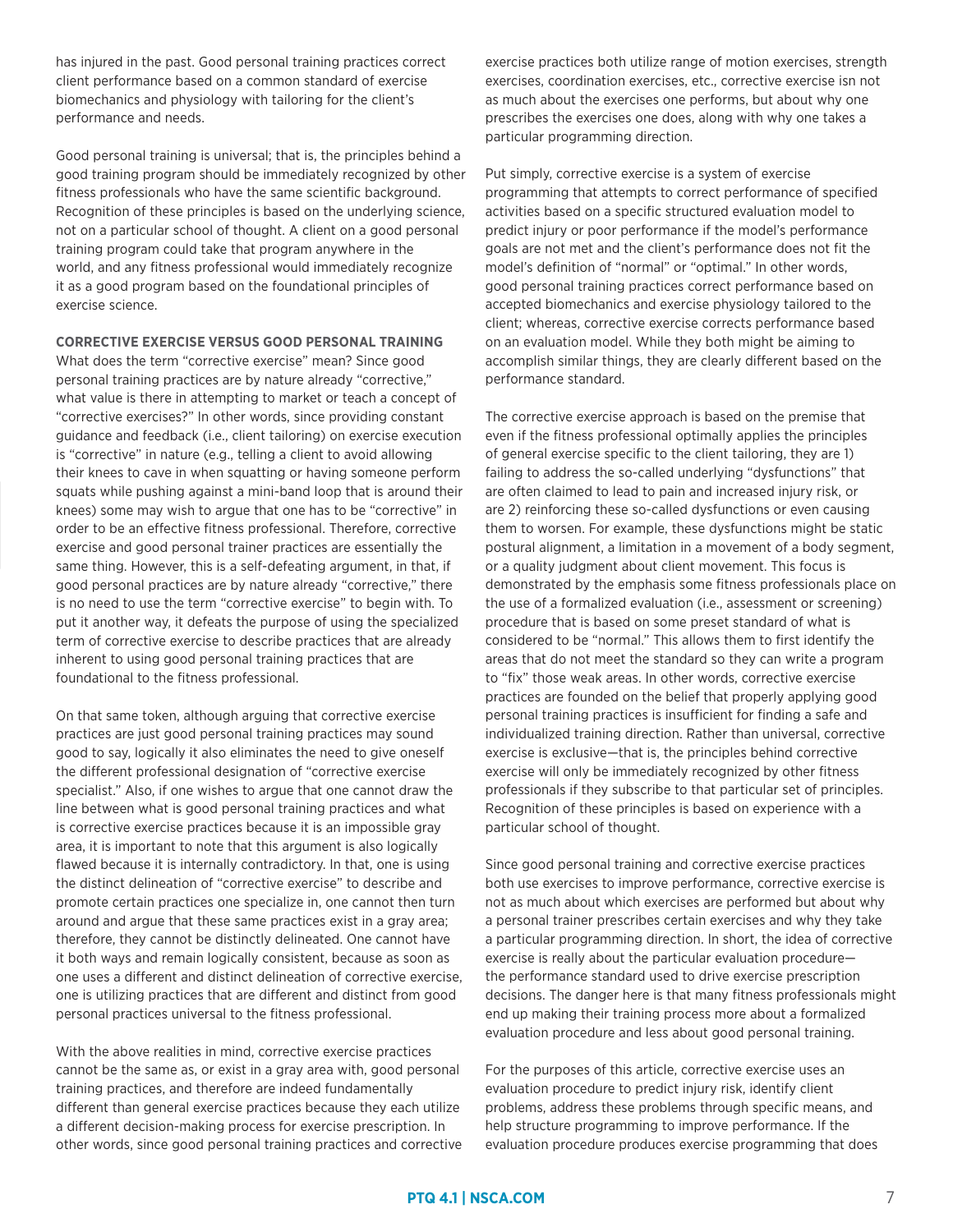those things, then corrective exercise might be a valuable concept. However, do the evaluation procedures perform as advertised?

# **SECTION 2: DOES CORRECTIVE EXERCISE WORK?**

There are several different approaches to corrective exercise, many of them are mutually exclusive. Do these approaches accomplish the goals they claim to reach? The following will discuss what the basic science and research say about corrective exercise in regards to injury prevention, improving athletic performance, and identifying relevant dysfunctions in posture, movement quality, or body function.

## **INJURY PREVENTION**

It is commonly believed that the use of a formalized evaluation standard helps predict individuals at risk of future injury and provides an individualized program to reduce injury risk by improving performance on the standardized evaluation. As noted by Bahr, tests purporting to predict injury must go through three steps (2):

- 1. Identify risk factors in a prospective study design and establish cut-off values.
- 2. Validate the predictors and cut-off values in several different groups in separate studies.
- 3. Demonstrate the value of the screening and intervention program through a randomized controlled trial.

According to Bahr, several studies have achieved the first step, a few have achieved the second step (with mixed results), but there have been no successful examples to date of interventions completing all three steps on a scale applicable to training (2).

That said, much of the discussion of corrective exercise approaches begins and ends at the first step, then it is often assumed that not only will those same factors be validated across different groups, but that the cut-off scores and proposed intervention methods will all be validated as well. For example, imagine a small study on a corrective exercise approach that finds that clients playing amateur volleyball who score a four out of five technique points (as measured by their proprietary system) on a pull-up to be at increased risk of injury in the next season. They have achieved the first step of the process. It would be incorrect to then assume that the same predictor (pull-up test) and cutoff value (four out of five points) will be valid for other groups (beyond clients who play amateur volleyball) because they would be assuming success at the second step. Furthermore, it is often assumed that the particular corrective process that they advocate to move clients to a score of five out of five would be proven successful in preventing injuries across those various groups, which is assuming success at the third step.

## **ATHLETIC PERFORMANCE**

Beyond injury prevention, it is commonly believed that a corrective exercise approach improves athletic performance. Although,

there is research showing that the deep overhead squat, inline lunge, active straight-leg raise, and rotary stability tests were significantly correlated to all performance tests, the preponderance of the limited data on these approaches to date does not support that claim (28). Training in a corrective system can improve the performance on the particular test battery one uses as an evaluation but does not generally translate to improved athletic performance (17,29,35,37). Additionally, an athlete who is aware of the test criteria will do better on the assessment than others, independent of their injury risk or performance level (12). In short, the body of research in this area to date demonstrates that corrective exercise improves specific testing performance but does not necessarily transfer positively to athletic performance.

# **IDENTIFYING AND ADDRESSING "DYSFUNCTIONS"**

Corrective exercise approaches are often utilized to identify relevant dysfunctions in posture, movement quality, or body function. The following will address some relevant research for each of these three elements as well as introduce the "nocebo effect."

Before delving into the three following sections, it is important to note that in order to spot a physical flaw that needs to be corrected, one must begin by having a reliable measure of whether or not it is actually problematic in the first place. In this way, one can know that this "physical flaw" is in need of actual correction, rather than just being a general variance in human structure, posture, or function. This is where being informed by the available research data is exceptionally valuable—it can help the fitness professional to know what may or may not prove to be reliably problematic. This is not just from looking at a singular research study to validate a given evaluation model, but by examining the wider body of evidence and taking note of the trends that emerge (24). Of course, one can find research that either falsifies or validates a point quite easily, but looking to see if the findings are replicated in similar studies often provides one with a greater degree of confidence in the results. With the plethora of articles promoting corrective exercise, the minimum requirement of the discerning fitness professional should be that potential physical flaws or deficits in need of correction are backed up by clear evidence that they have relevance in the first place.

## **Postural Dysfunctions**

"Poor" posture is often said to be causative of pain and injury, putting the body in positions that create an abnormal load to tissues or affect one's movement. There are many theories regarding posture and pain related to areas of the body that suffer common injuries. Fortunately, this is an easily testable premise, as research can simply take a group of people in pain and a group of people not in pain and compare them. This is called a case controlled study and looks for differences or risk factors between the two groups. In this case, the prevalence of an abnormal posture in the group that is suffering from a certain pain should be quite easy to spot and validate the need for some type of correction.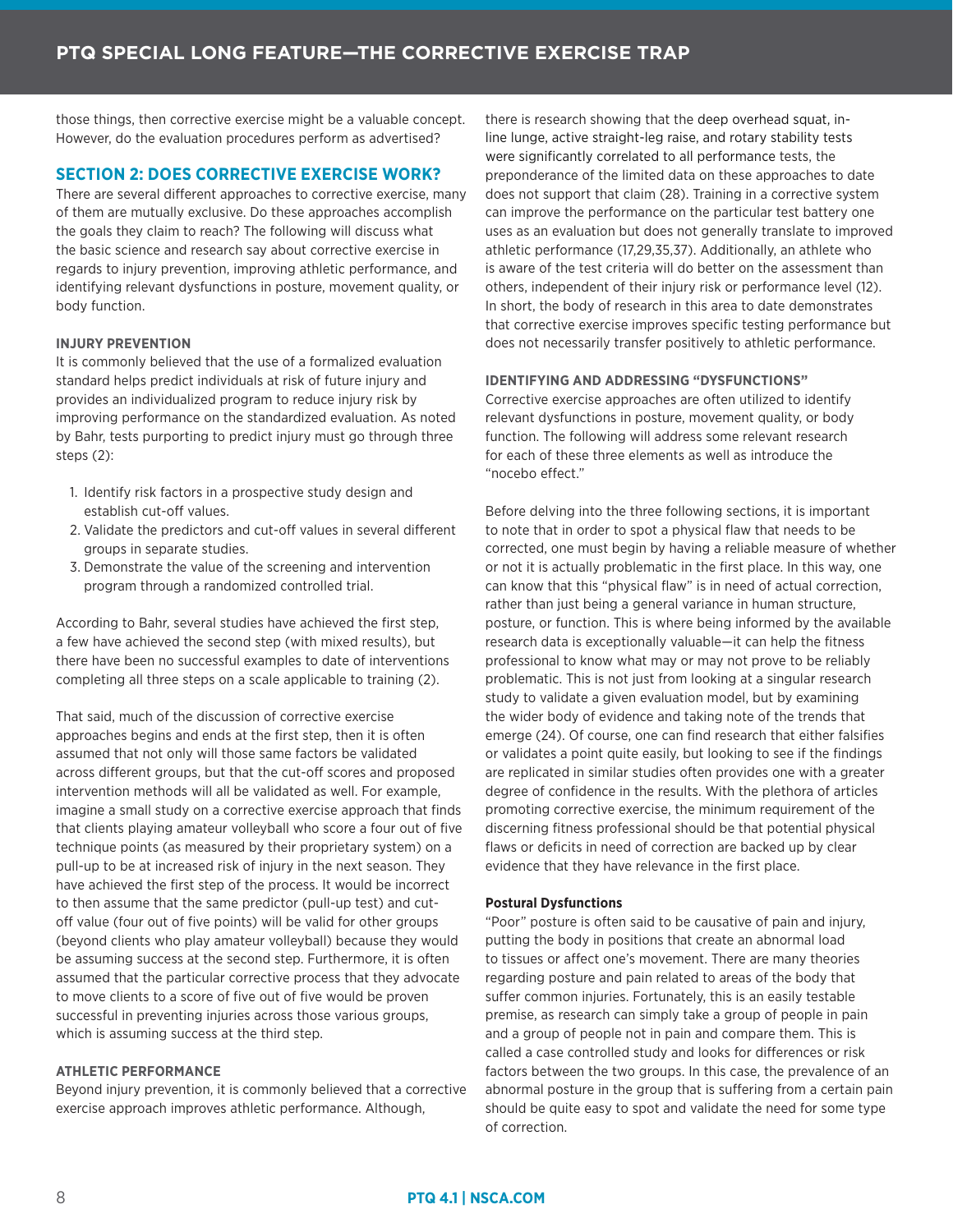A common postulated postural dysfunction is upper crossed syndrome. Upper crossed syndrome is an often cited potential risk factor for pain and movement dysfunction in gym goers (33). Those with upper crossed syndrome often develop muscular imbalances between long and weak posterior shoulder girdle muscles, such as the rhomboids and lower trapezius, and display tightness in the anterior muscles, such as the pectoralis major and minor (20,33,36). This dysfunction can lead to the development of an increased thoracic kyphosis and forward head posture with the effect of increased pain issues around the shoulder and neck (20,33,36).

In 2005, a study looked at both forward shoulder posture and forward head posture to see if they were associated with shoulder impingement issues (27). The researchers found no difference between the head and shoulder positions of those in pain verses those without, and found no evidence to support posture or muscle imbalance as being causative or associated with shoulder impingement (27).

A similar study from 1995 looked at whether posture was involved with shoulder overuse injuries, and again the researchers found no significant differences between the healthy and injured groups (15). Sixty matched for age and gender participants (30 patients and 30 controls) were studied (15). Examining scapula protraction, rotation, and mid-thoracic curvature revealed no significant difference between the two groups (15). The researchers concluded that posture's effect on shoulder injury was inconclusive (15). Also, a 2016 systematic review looking at whether thoracic spine posture is reliably associated with shoulder pain, range of motion and function found that resting thoracic posture is similar in people with and without shoulder pain, and that although greater shoulder range of movement can be obtained in an erect thoracic posture, increased thoracic kyphosis may not be a key contributor to shoulder pain (3).

Another study looked at the association between cervical spinal curvature and neck pain (16). For this study, the subjects were divided into two groups: those with neck pain (N=54) and those without (N=53) (16). The researchers looked at the global curvature of the spine and also the segmental angles and then related them to the neck complaints (16). The average segmental angle of those suffering with neck pain was 6.5° and 6.3° for those without (16). No correlation was found between clinical characteristics of the pain for global curvature or segmental angles (16).

This brings into question the hypothesis that upper body posture is reliably associated with shoulder and neck pain and therefore, the need to "correct" a proposed postural "distortion." Posture and muscular imbalance appears to be a normal component of human variation and more likely depends largely on the type of activities performed.

The proposed technique for the correction of postural deviations is to strengthen the "longer, weaker" muscles and stretch the "shorter, tighter" muscles. Although a stretching and

strengthening approach to shoulder exercise had an effect on certain parameters tested by Wang et al., the resting scapular position or scapula posture remained unaltered (48). In a review of resistance exercises for postural alignment, Hrysomallis and Goodman found that no objective data was present to support the concept that exercise will lead to changes in postural deviations and it is likely that they are of insufficient duration and frequency to offset daily living activities (22).

Another common postural issue is lower crossed syndrome. This involves pelvic and lumbar posture being altered by muscular imbalance of the anterior and posterior muscles of the region. Tight hip flexors have been proposed as a risk factor for an increase in the lordotic curvature of the lumbar spine via an anterior tilt of the pelvis. This increase in lumbar curvature has been proposed as a causative factor in the development of lower back pain and a decrease in abdominal muscle function due to an increase in abdominal muscle length.

The fitness professional must ask two questions. Firstly, does a decrease in hip extension and pelvic tilt have the proposed effect on lumbar curvature? And, secondly, does an increase in lumbar curvature have an association with lower back pain?

The first question was explored by Heino et al., who looked at the range of movement of hip extension and three clinical parameters of postural alignment (18). These were standing pelvic tilt, standing lumbar lordosis, and abdominal muscle performance. Their conclusion was that the hypothetical correlation between these three parameters and postural alignment needed to be reassessed due to the proposed factors being unrelated (18).

Murrie et al. examined the correlation between the degree of lumbar lordosis and back pain (32). They found no difference between the degree of lordosis in women with back pain and those without (32). A study into the lumbar spine curvature of Turkish coalminers found that while the occupation of coal mining may affect incidences of back pain this was not determined by the curvature of their lumbar spines (42). Nourbakhash et al. discovered an association between muscle weakness and endurance and lower back pain, but could find nothing to associate lower back pain with lumbar lordosis, pelvic tilt, or length of abdominal muscles (34). A systematic review into sagittal spinal curvature and health by Christensen et al. looked at 54 studies that met the inclusion criteria (6). They found no strong evidence for an association between spinal curvature and health including spinal pain (6).

An association was found between low lumbar lordosis and those suffering from chronic low back pain, but this was not accompanied by changes in pelvic tilt and does not fit with the model of hip flexor tightness causing a change in the anterior rotation of the pelvis (5). Laird et al. performed a systematic review and meta-analysis comparing the lumbopelvic kinematics of people with and without back pain (25). Those suffering from back pain did have reduced lumbar range of motion and slower movements, but displayed no significant difference in lumbar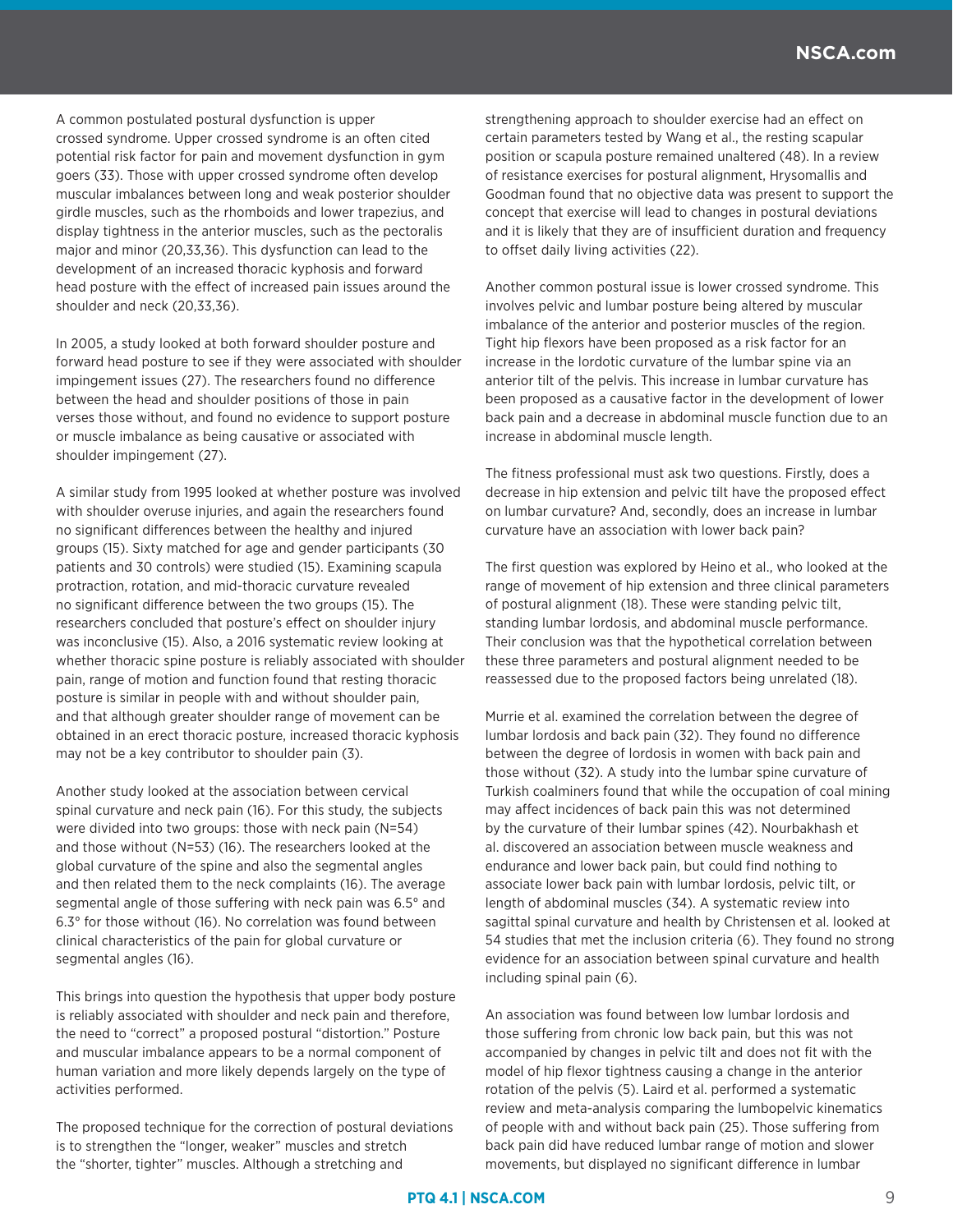lordosis angle or the angle of pelvic tilt (25). The current body of evidence points to a lack of association between hip extension range of motion and lumbar lordosis and also fails to associate an increase in lumbar lordosis and lower back pain. In fact these proposed "problems" may be the rule and not the exception.

Herrington studied the anterior pelvic tilt of an asymptomatic normal population and found that 85% of men and 75% of women displayed an anterior pelvic tilt (19). In this study, only 9% of males and 18% of females had a neutral pelvic position; therefore, an anterior pelvic tilt would be the most likely posture for someone to present with during any postural analysis and this does not seem to be associated with lower back pain. Furthermore, there are also some serious methodological issues associated with determining whether an individual has an anterior pelvic tilt. Using bony landmarks to identify pelvic orientation, as is the popular method of assessment, may be affected by normal morphological variations, which could significantly influence the results of any basic assessment (38).

Muscular imbalances may also be normal and activity dependent. For example, Australian Football League players have been shown to display significantly greater cross-sectional areas of the psoas muscle ipsilateral to their kicking leg while the quadratus lumborum was larger on the contralateral side (21). This asymmetry was unrelated to injuries suffered. Additionally, cricket fast bowlers suffering from back pain actually had more symmetrical muscle function than those who displayed asymmetrical muscle function (14). This data seems to suggest that there may not be a reliable or predictable link between posture and pain. Because of this reality, fitness professionals should demand a very high level of evidence and validation of proposed theories that drive practice.

## **Movement Dysfunction**

This is another opportunity to demonstrate how not all scientific evidence is created equal, and highlights the difference between looking at a single study compared to looking at what the preponderance of evidence says on a subject. For example, the results of one 2013 study suggest that an injury prediction algorithm composed of performance on efficient, low-cost, field-ready tests can help identify individuals at elevated risk of noncontact lower extremity injury (26). However, the findings of a 2015 systematic review of the current literature on such an injury prediction algorithm do not support the predictive validity, and expressed that methodological and statistical limitations identified threaten the ability of the research to determine the predictive validity (11).

Additionally, the squat movement is commonly used to identify potential movement dysfunctions based on how an individual is able to perform the movement while adhering to a given standard of "ideal" foot position, stance width, depth, and torso angle. However, research in both eastern and western populations has not only found normal variations in femoral neck angle, but also asymmetrical differences between the left and rights sides of individuals (23,50). This is in addition to normal anatomical

variations in the structure of the hip acetabulum, which can influence individual squat performance (8,49).

The normal anatomical variations of the hip joint structure, in addition to the length of one's torso, femur, and tibia, demonstrate than an optimal squat is individualized. Therefore, there can be a variety of foot positions, stance widths, depths, and torso angles. Although one may wish to use a standardized squat position for everyone in order to create a baseline, such a baseline may not be possible in exercise prescription due to anatomical variation in human skeletal structure.

## **Body Function: Core Stability**

Motor control exercises are designed for the individual to learn how to preferentially contract the local stabilizing muscles of the spine (e.g., multifidus, transversus abdominis, internal oblique) independently from the superficial trunk muscles (e.g., erector spinae, rectus abdominis). They are commonly prescribed by fitness professionals to improve "spinal stabilization" or "core stability," especially for those with low back pain (LBP).

Contrary to common belief, the current body of scientific evidence (which consists of two systematic reviews) demonstrates that there is nothing special about using motor control exercises as a means to prevent or reduce back pain (30,41). One study of note, which was a randomized controlled trial study that also involved subacute or chronic low-back pain patient subgroups found that motor control exercise and general exercise (aimed at improving the muscular strength of the lumbar and pelvic region and legs) appear equally effective at reducing LBP in the patient subgroup (40). The researchers concluded that "the contrast between both types of intervention did not bring additional value to the shared effects," (40). Additionally, it is important for the fitness professional to note the following statements from the researchers of this study: "It is possible that the type of exercise treatment is less important than previously presumed; that the patient is guided to a consistent long-term exercise lifestyle is of most importance. The results of our study support previous findings that exercise in general, regardless of the type, is beneficial for patients with [non-specific low back pain]," (40).

These above research results are extremely positive and empowering to the fitness professional. In that, they demonstrate that many fitness professionals who may have added additional steps and potential complications to the programming process by making it less about using basic principles of good personal training and more about corrective exercise evaluations have done so simply because of a common undervaluing of the benefits exercise in general offers from a therapeutic perspective.

The research results also explain that the reasons why many fitness professionals who may use differing schools of thought are all seeing what they do "work" in-practice is because they all believe in regular guided exercise. It is how fitness professionals from different schools of thoughts explain the results they see inpractice and sell their approach that is debatable. This is precisely why fitness professionals must test their in-practice experience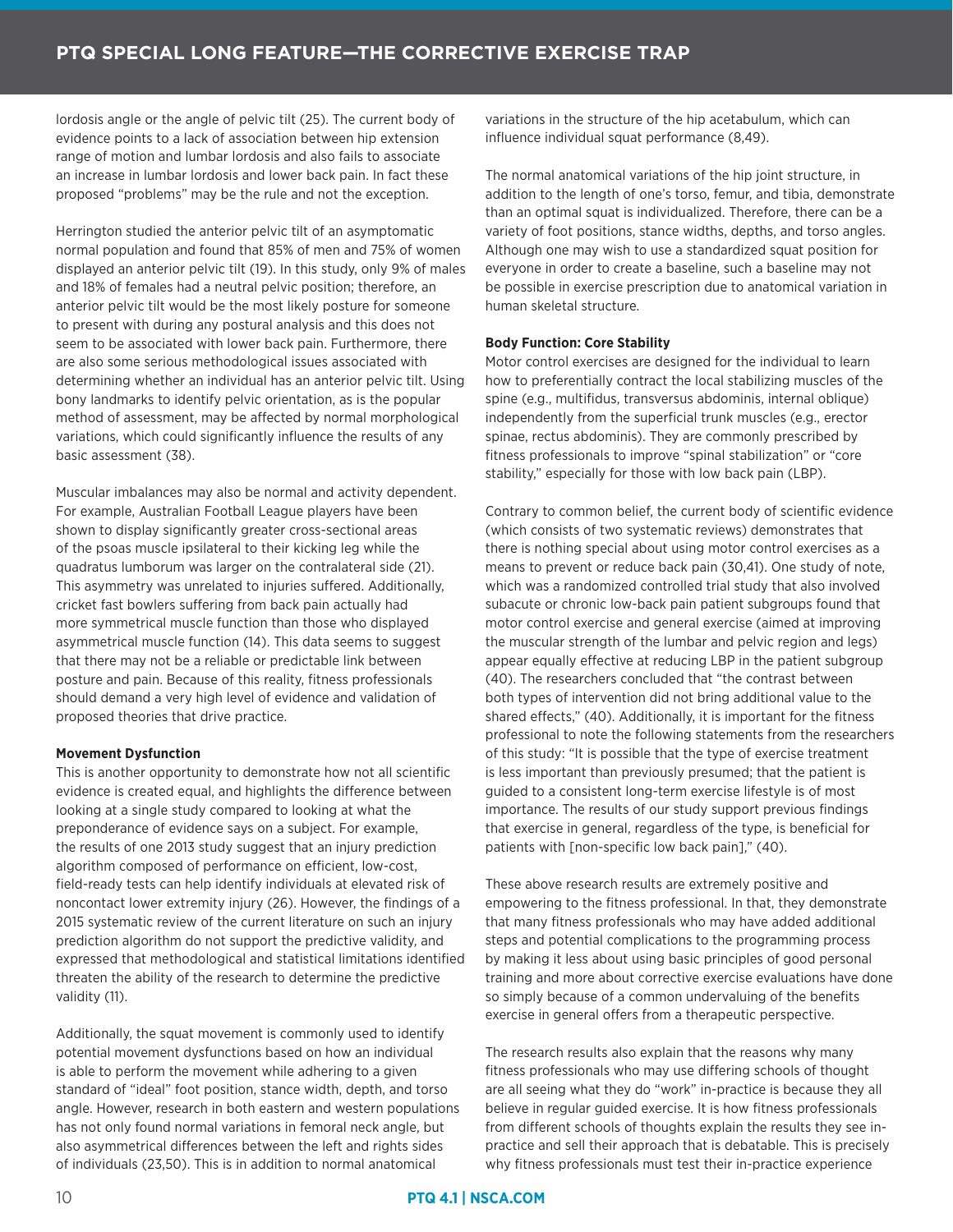against the current preponderance of the scientific evidence. And, fitness professionals must realize that when they do not line up, the science in no way makes the outcomes they are seeing "in practice" any less real. It simply means that the explanation(s) they have given as the cause for why they had their experiences are likely wrong. In other words, the effect experienced was not likely caused by what they had thought.

The major takeaway from the previous sections is that, although it is often assumed that identified so-called "dysfunctions" in posture, movement quality, or body function are reliably predictive of potential injury and performance, the preponderance of the scientific evidence casts a great amount of doubt on any claims about the strength and reliability of such relationships. This is because natural variations in human posture, movement and mobility/flexibility make identifying strict ideas of what is "correct" difficult and possibly invalid in many cases. Humans naturally move in different ways to accomplish different tasks, and identifying small variations in that movement as a "dysfunction" may not be very useful or helpful.

The practical implications of this are that the fitness professional should not immediately qualify a movement pattern as a dysfunction just because it does not fit within certain standards of a given corrective exercise evaluation, and that fitness professionals can better appreciate that exercise in general is far more valuable from a therapeutic perspective than is often thought in corrective exercise belief circles.

If one has the question, "what should the fitness professional do instead to find a safe and individualized programming direction?" it is important to realize that standards from biomechanics and kinesiology already exist to help establish safe ranges of movement quality under varying degrees of load, so the fitness professional may not need to replace that well established standard with a questionable "dysfunction" judgment. The guidelines provide in sections 3 and 4 are based upon these standards.

#### **Nocebo Concerns in Corrective Exercise Evaluations**

Before getting into the practical guidelines for programming and exercise prescription, it is important to address that an often underappreciated risk of some corrective exercise evaluations might be the "nocebo effect," or threat/fear value, of these evaluations to clients. As the allied health fields understand more about pain and injury, allied health professionals appreciate the influence of patient/client beliefs on their risk of injury and pain and their likelihood of recovery. Specifically, patients/clients with beliefs about their body that center on fragility/risk of harm, the importance of appropriate posture, or the need to move in specific ways to avoid injury are more likely to have pain and less likely to recover from a future problem (9). That is the opposite of the kind of physical and psychological resiliency that personal training is designed to build. With this evidence in mind, allied health professionals also understand that when clients are told such things about themselves from an authority figure (as they

might be during some corrective exercise evaluations), that this potentially makes one's clients less resilient and more prone to injury and pain (10). The authors suggest that fitness professionals who choose to use corrective exercise evaluations to guide their exercise prescription decisions consider this concept carefully, and relay evaluations to clients with carefully chosen words that are less likely to make the client think their bodies are fragile and prone to injury if they do not lift, bend, move, sit, or stand the way that the corrective approach or program suggests is best.

# **SECTION 3: PRACTICAL GUIDELINES FOR INDIVIDUALIZING EXERCISE PRESCRIPTION**

The practical guidelines below do not provide some kind of formal, evaluation procedure with standardized criteria of "normal" from which to judge everyone and make exercise prescription decisions based upon. The authors of this article promote the use of good personal training practices and a big-picture approach that involves the use of general guidelines that can be individualized for the safety and performance of exercises. The following are practical guidelines for finding a safe programming direction for individualizing exercise prescription.

#### 1. **Work Around, Not Through, Injuries and Limitations**

If, for whatever reason, an exercise causes pain for the client or athlete, a modification or alternative that does not hurt should be used. This is not referring to the sensation associated with muscle fatigue, which is to be expected. This is referring to aches and pains that exist outside the training session or flare up when the client or athlete performs certain movements. Such problem areas may simply need time to heal through rest and recovery, or they may be injuries compromised areas of your body that can no longer tolerate the same level of load and do not improve with simple rest.

Either way, the fitness professional is not likely to help the situation by encouraging the client or athlete to train through pain. Although this might be considered obvious, many fitness professionals can be overzealous in training and many clients continue to push through pain if not coached differently. Continuing to perform exercises that cause pain can make things worse and lead to further damage. This could change a painful area that can be easily trained around into a debilitating injury.

Clients or athletes who experience consistent pain during exercise or appear to have an injury that compromises their performance, should be evaluted by a qualified medical professional. Fitness professionals should work to have a professional network of trusted experts outside their field to whom they can confidently refer their clients, such as a physical therapist or medical doctor.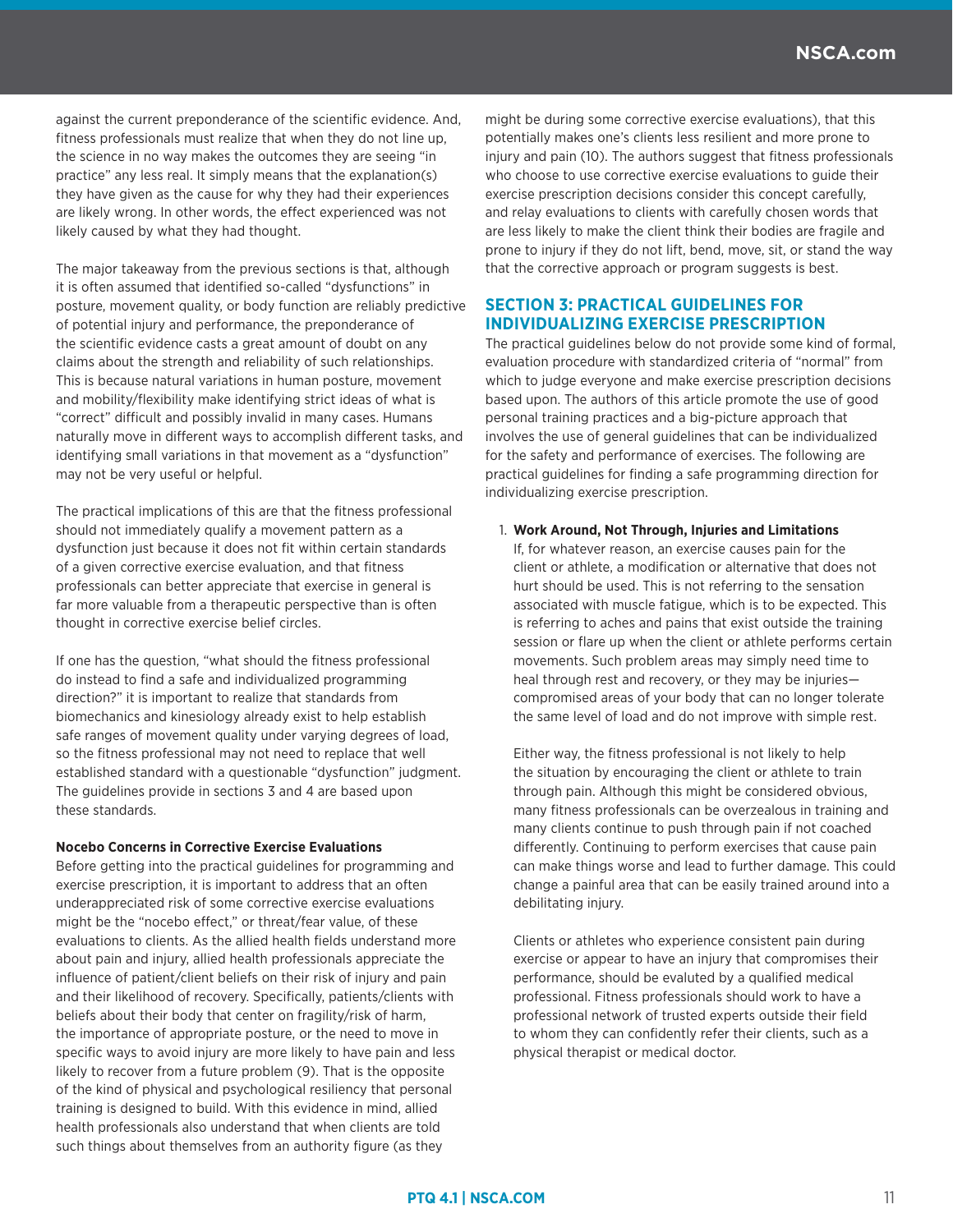# 2. **Use the Two "C"s when Selecting Exercises**

When selecting exercises for the program, whether or not the client has limitations due to pain or injury, following two simple criteria (the two "C"s) can be used to make effective choices:

- Comfort: The movement is pain-free, feels natural, and works within the client or athlete's current physiology.
- Control: The client or athlete can execute the movement technique and body positioning as indicated by the fitness professional. For example, when performing barbell squats, the client or athlete is able to prevent the knees from caving inward and is able to maintain an appropriate spinal alignment throughout the exercise while displaying a smooth, deliberate movement.

To allow for comfort and control, the client or athlete may need to adjust the hand or foot placement of a particular exercise, change the range of movement, or adjust the load placement or carriage of the exercise to properly achieve the criteria. In some cases, one may just have to avoid certain exercises and emphasize other options.

# 3. **Fit Exercises to Individuals, Do Not Fit Individuals to Exercise**

One of the biggest training mistakes fitness professionals often make involves trying to fit the individual to the exercise instead of fitting the exercise to the individual. For example, many fitness professionals attempt to fit everyone into the mold of performing deadlifts in the conventional style with a barbell. Though well-intentioned, this approach is misguided. Given the natural and normal variations between human beings, just because some individuals can perform the conventional-style barbell deadlift, that does not mean that everyone should be expected to perform that same movement in the same manner.

Some exercises just do not fit well with certain bodies. People all move differently based on size and shape, which is dictated by each person's unique skeletal framework and body proportions. Injuries, aches and pains, and the natural degenerative processes in joints (e.g., arthritis) can influence how someone moves. For these reasons, trying to fit every person to the same exercise movement is potentially dangerous. If doing so goes against an individual's movement capability, it could cause a new problem or exacerbate an existing one. It is hard for clients or athletes to realize the powerful benefits of exercise if they become injured in the training process.

There is no one "best" way to do any particular exercise when one considers specifics such as joint angles, foot positions, and other technique alterations which are determined by the anthropometric differences between people. However, there are "ideal" strategies to teach individuals to meet their needs because general exercise coaching principles are applicable across all populations. Treating every exercise as an evaluation, which forces the fitness professional to pay careful attention to detail, provides

some of the most meaningful data from which to make exercise prescription decisions based on individual differences. When the fitness professional is evaluating and coaching exercises like the squat or deadlift, they should coach for an improved pattern, based on what squat or deadlift style(s) best fit the individual. As the above guidelines demonstrate, in order to individualize exercise prescription, the fitness professional must have coaching standards but avoid trying to standardize all their clients' movements.

# **SECTION 4: PRACTICAL GUIDELINES FOR SAFE AND EFFECTIVE PROGRAM DESIGN**

The role of the fitness professional is to guide the client or athlete in a programming direction that will help them to safely and effectively do what they need to do in order to achieve their goals. Regardless of the individual training goal, the following are two general programming principles for finding a safe and effective training direction that can be applied to everyone.

1. **Work to Enhance Overall Functional Capacity in the Areas of Mobility, Strength, and Work Tolerance**

Functional capacity is one's range of ability. In other words, higher functional capacity means that a person can perform a broader range of specific physical tasks. With this in mind, a comprehensive program should be aimed at helping the client or athlete improve physical qualities that are not necessarily addressed by performing activities of daily living or by simply playing and practicing their sport. For example, the fitness professional can help to increase the overall functional capacity of a client or athlete by the use of unilateral (singlearm or single-leg) exercises, with more training volume dedicated to the individual's weaker or less-coordinated side.

One's overall functional capacity can also be enhanced by providing movement variety in one's training. This is because most clients and athletes do not want their body to be merely more adapted to a limited number of common exercise movements. Instead, most clients and athletes want their body to be more adaptable so that they can successfully take on a variety of physical demands.

Additionally, enhancing one's overall functional capacity can be accomplished by making sure the resistance exercises performed throughout the full range of motion are done so while creating a load challenge safely. Since general strength training exercise principles recommend avoiding end-range joint actions in order to maximize safety in handling heavy loads, mobility exercises—exercise that emphasize joint range of motion over load—can also be included in the program. Mobility exercises can be used to complement the resistance training exercises because they require one's joints to move into their end range of motion.

## 2. **Be Progressive**

In addition to weighing the risk versus reward of exercises to maximize training safety, gradual and consistent progress is a major evaluation criterion of a program's effectiveness. In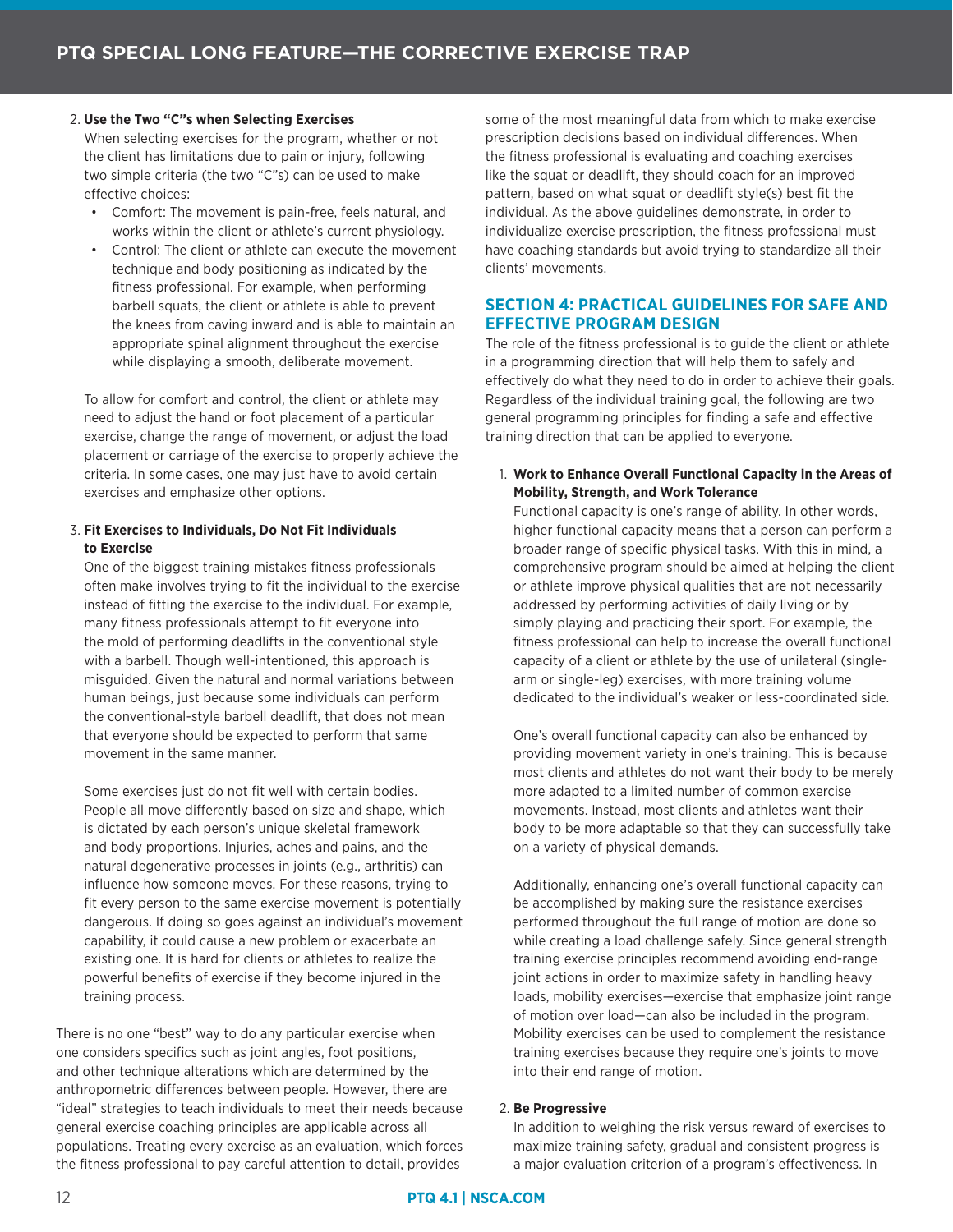using one's chosen exercises, the fitness professional looks for improvements in the amount of weight lifted or volume accumulated, quality and efficiency of movement, endurance and stamina, and recovery between sets.

It is important to note that the objective of programming is to create a positive adaptation to the training program (i.e., training stimulus) without reaching the point of accommodation, where the client or athlete stops positively adapting. With this in mind, due to the adaptive properties of the human body, the principle of progressive overload will only take the client or athlete so far. This is because at some point everyone within a training program reaches a plateau where they are unable to keep progressively overloading the same exercise movements. This is where applying the principle of variation comes in, which is the use of planned variety in exercise selection and training variables. Also, this is why effective, long-term exercise programming should have enough consistency to allow the client or athlete to see continued progress, and it should have enough variety to prevent boredom, staleness, and potential repetitive stress injury (45).

# **CONCLUSION—THE TRAP IS THINKING SMALL**

Corrective exercise-based thinking may inject unnecessary complexity into the mix, which creates confusion. It may also divide fitness professionals from more simple training principles and practices. Much of the corrective exercise trap this article has identified is that many fitness professionals might end up making their training process more about using a highly questionable formalized evaluation procedure and less about using wellestablished guidelines for good personal training. As a result, not nearly enough actual strength and conditioning would get done to create the type of training effect needed to achieve the fitness, physique, or performance goals of the client or athlete. Following the simple guidelines provided in sections 3 and 4 may be a more effective framework than a corrective exercise program because it can provide a training direction that will not only yield the same types of therapeutic benefits, but also create the type of training effect needed to improve one's health, fitness, physique, or performance.

This article contends that an emphasis on corrective exercise shows a sense of reversed priorities in fitness and training. Fitness professionals must avoid interpreting this article as being against corrective exercise as opposed to 1) being confident in the evidence base and impact of general exercise science, and 2) using specific client tailoring to help create an individualized and effective training program for each client. This article is not saying that corrective exercise approaches are bad or wrong. Fitness professionals who are using a particular corrective approach and seeing benefits are encouraged to not abandon this success. However, they should carefully consider what they spend programming time doing for their clients and how they explain their practices. Some fitness professionals may underappreciate the power of well-tolerated, consistently-performed exercise in

their clients or athletes and that corrective exercise approaches may place too much emphasis and time on programming that may not be providing as much clear value to the client or athlete. Fitness professionals must also carefully consider the standard on which they judge programming and exercise performance. They should place their confidence in universal exercise science principles and a dedication to individualized coaching.

Moving from a place where the fitness professional is thinking small, which is where corrective exercise practices lead, and towards big-picture thinking, which is where general exercise practices lead, is empowering to both the fitness professional and client or athlete. The big-picture view not only helps all involved to have a clearer understanding of the universal and wide-ranging benefits general exercise offers, but also makes the exercise programming process and communication more simplified and direct. This is precisely why the practical guidelines provided in this article for exercise prescription and safe and effective programming using general exercise principles should be considered fundamental and non-controversial. Finally, the authors of this article suggest that fitness professionals can benefit from a renewed appreciation of, and a passion for, general exercise principles and the power of individualized coaching outside a corrective exercise system.

# **REFERENCES**

1. Australian Government Department of Health. Australia's Physical Activity and Sedentary Behaviour Guidelines. Retrieved October 2016 from http://www.health.gov.au/internet/main/ publishing.nsf/content/health-pubhlth-strateg-phys-actguidelines.

2. Bahr, R. Why screening tests to predict injury do not workand probably never will…: a critical review. *British Journal of Sports Medicine* 50(13): 776-780, 2016.

3. Barrett, E, O'Keeffe, M, O'Sullivan, K, Lewis, J, and McCreesh, K. Is thoracic spine posture associated with shoulder pain, range of motion, and function? A systematic review. *Manual Therapy* 26: 38-46, 2016.

4. Booth, FW, et al. Lack of exercise is a major cause of chronic diseases. *Comprehensive Physiology* 2(2): 1143-1211, 2012.

5. Chaléat-Valayer, E, et al. Sagittal spino-pelvic alignment in chronic low back pain. *European Spine Journal* 20(suppl 5): 634- 640, 2011.

6. Christensen, ST, and Hartvigsen, J. Spinal curves and health: a systematic critical review of the epidemiological literature dealing with associations between sagittal spinal curves and health. *Journal of Manipulative and Physiological Therapeutics* 31(9): 690- 714, 2008.

7. Cooney, GM, Dwan, K, Greig, CA,Lawlor, DA, Rimer, J, Waugh, FR, McMurdo, M, and Mead, GE. Exercise for depression. *Cochrane Database Systematic Reviews* 12(9): 2013.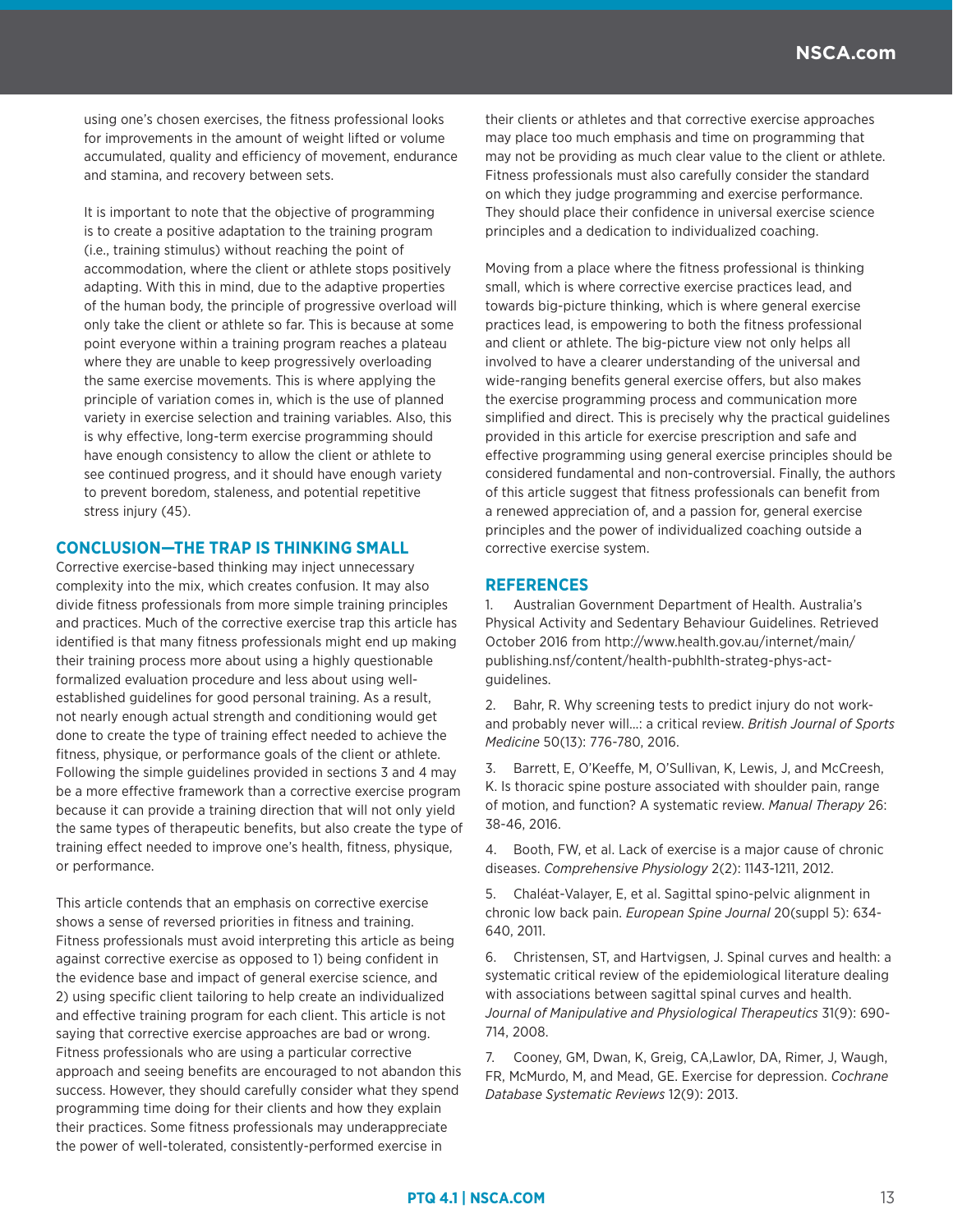8. D'Lima, D, et al. The effect of the orientation of the acetabular and femoral components on the range of motion of the hip at different head-neck ratios. *The Journal of Bone and Joint Surgery* 82(3): 315-321, 2000.

9. Darlow, B, Dean, S, Perry, M, Mathieson, F, Baxter, GD, and Dowell, A. 100 Easy to harm, hard to heal: Patient views about the back. *Spine* 40(11): 842-850, 2015.

10. Darlow, B, Dowell, A, Baxter, GD, Mathieson, F, Perry, M, and Dean, S. The enduring impact of what clinicians say to people with low back pain. *Annals of Family Medicine* 11(6): 527-534, 2013.

11. Dorrel, BS, Long, T, Shaffer, S, and Myer, GD. Evaluation of the Functional Movement Screen as an injury prediction tool among active adult populations: A systematic review and meta-analysis. *Sports Health* 7(6): 532-537, 2015.

12. Frost, DM, Beach, T, Callaghan, JP, and McGill, SM. FMS scores change with performers' knowledge of the grading criteria-Are general whole-body movement screens capturing dysfunction? *The Journal of Strength and Conditioning Research* 29(11): 3037- 3044, 2015.

13. Gerber, CE, et al. Quantity and quality of exercise for developing and maintaining cardiorespiratory, musculoskeletal, and neuromotor fitness in apparently healthy adults: Guidance for prescribing exercise. *Medicine and Science in Sports and Exercise* 43(7): 1334-1359, 2011.

14. Gray, J, Aginsky, KD, Derman, W, Vaughan, CL, et al. Symmetry, not asymmetry, of abdominal muscle morphology is associated with low back pain in cricket fast bowlers. *Journal of Science and Medicine in Sport* 19(3): 222-226, 2016.

15. Greenfield, B, et al. Posture in patients with shoulder overuse injuries and healthy individuals. *Journal of Orthopaedic and Sports Physical Therapy* 21(5): 287-289, 1995.

16. Grob, D, Frauenfelder, H, and Mannion, AF. The association between cervical spine curvature and neck pain. *European Spine Journal* 16(5): 669-678, 2007.

17. Hartigan, EH, et al. Relationship of the functional movement screen in-line lunge to power, speed, and balance measures. *Sports Health* 6(3): 197-202, 2014.

18. Heino, JG, et al. Relationship between hip extension range of motion and postural alignment. *Journal of Orthopaedic and Sports Physical Therapy* 12(6): 243-247, 1990.

19. Herrington, L. Assessment of the degree of pelvic tilt within a normal asymptomatic population. *Manual Therapy* 16(6): 646-648, 2011.

20. Hertling, D, and Kessler, R. *Management of Common Musculoskeletal Disorders: Physical Therapy Principles and Methods*. (4th ed.) Philadelphia, PA: Lippincott Williams & Wilkins; 150, 2006.

21. Hides, J, Fan, T, Stanton, W, Stanton, P, McMahon, K, and Wilson, S. Psoas and quadratus lumborum muscle asymmetry among elite Australian Football League players. *British Journal of Sports Medicine* 44(8): 563-567, 2010.

22. Hrysomallis, C, and Goodman, C. A review of resistance exercise and posture realignment. *The Journal of Strength and Conditioning Research* 15(3):385-399, 2001.

23. Kingsley, PC, and Olsmtead, KL. A study to determine the angle of anteversion of the neck of femur. *Journal of Bone and Joint Surgery* 30(3): 745-751, 1948.

24. Ko, MJ, Noh, KH, Kang, MH, and Oh, JS. Differences in performance on the functional movement screen between chronic low back pain patients and healthy control subjects. *Journal of Physical Therapy Science* 28(7): 2094-2096, 2016.

25. Laird, RA, Gilbert, J, Kent, P, and Keating, JL. Comparing lumbo-pelvic kinematics in people with and without back pain: a systematic review and meta-analysis. *BMC Musculoskeletal Disorders* 15: 229, 2014.

26. Lehr, ME, Plisky, PJ, Butler, RJ, Fink, ML, Kiesel, KB, and Underwood, FB. Field-expedient screening and injury risk algorithm categories as predictors of noncontact lower extremity injury. *Scandinavian Journal Medicine and Science in Sports* 23(4): e225-232, 2013.

27. Lewis, JS, Green, A, and Wright, C. Subacromial impingement syndrome: The role of posture and muscle imbalance. *Journal of Shoulder and Elbow Surgery* 14(4): 385-392, 2005.

28. Lloyd, RS, Oliver, JL, Radnor, JM, Rhodes, BC, Faigenbaum, AD, and Myer, GD. Relationships between functional movement screen scores, maturation, and physical performance in young soccer players. *Journal of Sports Science* 33(1): 11-19, 2015.

29. Lockie, RG, Schultz, AB, Callaghan, SJ, Jordan, C, Luczo, T, and Jeffriess, MD. A preliminary investigation into the relationship between functional movement screen scores and athletic physical performance in female team sport athletes. *Biol Sport* 32(1): 41-51, 2015.

30. Macedo, LG, et al. Motor control exercise for acute nonspecific low back pain. *Cochrane Database of Systematic Reviews* 10(2): 2016.

31. Moholdt, T, et al. Current physical activity guidelines for health are insufficient to mitigate long-term weight gain: more data in the fitness versus fatness debate (The HUNT study, Norway). *British Journal of Sports Medicine* 48(20): 1489-1496, 2014.

32. Murrie, VL, et al. Lumbar lordosis: Study of patients with and without low back pain. *Clinical Anatomy* 16(2): 144-147, 2003.

33. Muscle Imbalance Syndromes - Upper Crossed Syndrome. Retrieved April 2011 from www.muscleimbalancesyndromes.com/ janda-syndromes/upper-crossed-syndrome.

34. Nourbakhsh, MR, and Arab, AM. Relationship between mechanical factors and incidence of low back pain. *Journal of Orthopaedic and Sports Physical Therapy* 32(9): 447-460, 2002.

35. Okada, T, Huxel, KC, and Nesser, TW. Relationship between core stability, functional movement, and performance. *The Journal of Strength and Conditioning Research* 25(1): 252-261, 2011.

36. Page, P, and Frank, C. The Janda Approach to Chronic Musculoskeletal Pain. Retrieved April 2011 from www.jblearning. com/samples/0763732524/The%20Janda%20Approach.doc.